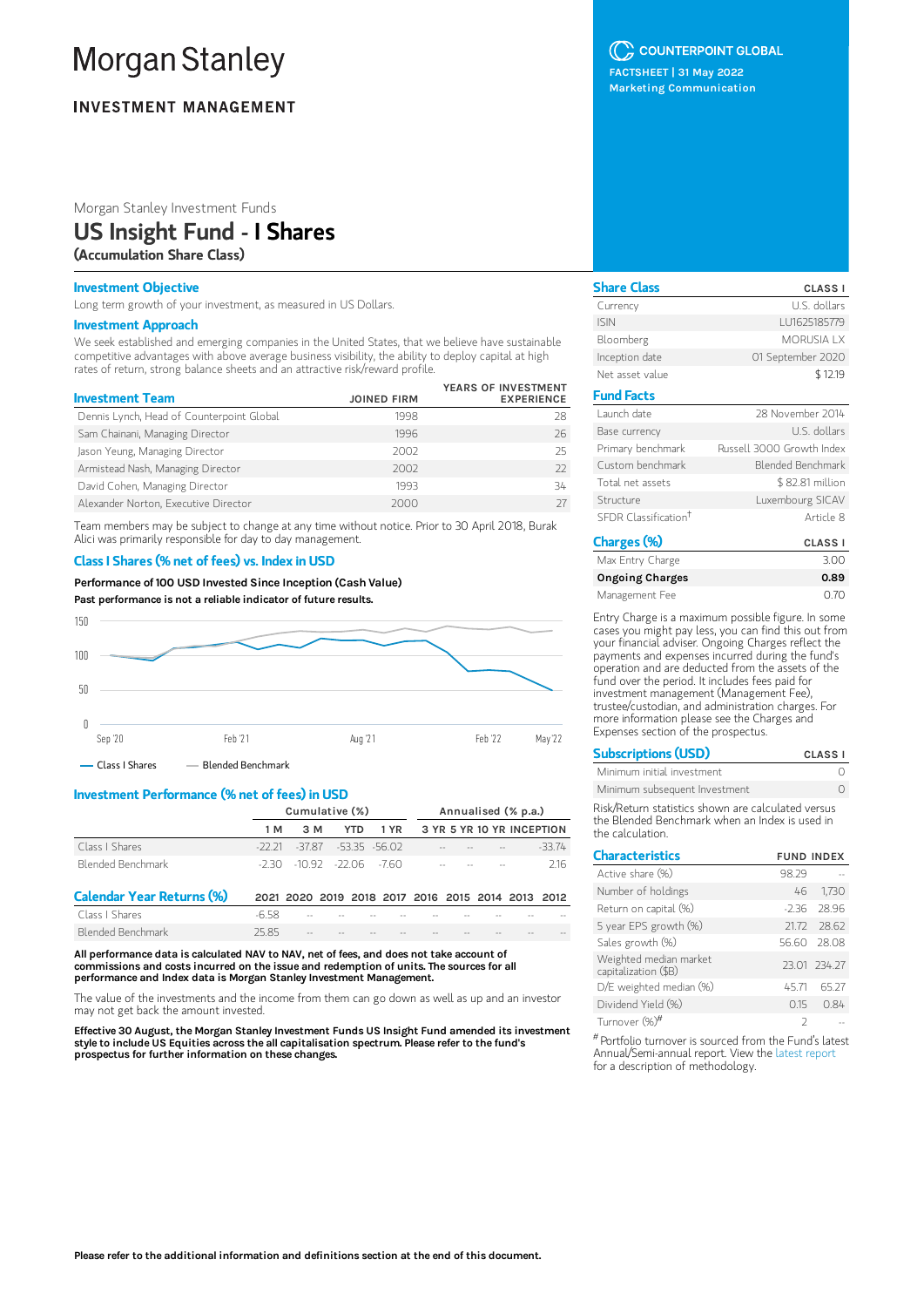#### Sector Allocation (% of Total Net Assets)<sup>1,2</sup> FUND INDEX

|  | Information<br>Technology | 50.01 | 44.80 |
|--|---------------------------|-------|-------|
|  | Health Care               | 19.21 | 10.04 |
|  | Consumer<br>Discretionary | 12.49 | 17.19 |
|  | Communication<br>Services | 9.44  | 9.46  |
|  | Industrials               | 5.44  | 6.95  |
|  | Financials                | 1.37  | 2.77  |
|  | Materials                 | 0.38  | 1.21  |
|  | Other                     | 0.64  |       |
|  | Cash                      | 1.00  |       |

| Top Holdings (% of Total Net Assets) <sup>3</sup> | <b>FUND</b> | <b>INDEX</b> |
|---------------------------------------------------|-------------|--------------|
| Royalty Pharma Plc                                | 6.13        | 0.04         |
| Snowflake Inc.                                    | 5.90        | 0.12         |
| Cloudflare Inc.                                   | 5.88        | 0.07         |
| The Trade Desk, Inc.                              | 5.67        | 0.12         |
| Doordash Inc.                                     | 5.44        | 0.05         |
| Datadog Inc                                       | 4.90        | 0.12         |
| Shopify Inc                                       | 4.80        |              |
| Agilon Health Inc                                 | 4.68        | 0.02         |
| Bill.com Holdings Inc                             | 4.19        | 0.06         |
| Block Inc.                                        | 3.93        | 0.21         |
| Total                                             | 51.52       |              |

<sup>†</sup> This Fund is classified as an Article 8 product under the Sustainable Finance Disclosure Regulation. Article 8 products are those which promote environmental or social characteristics and which integrate sustainability into the investment process in a binding manner. Before making any decision to invest in the fund mentioned herein, please refer to all the characteristics and objectives of the Fund noted in the current Prospectus and KIID at morganstanleyinvestmentfunds.com.

<sup>1</sup>May not sum to 100% due to the exclusion of other assets and liabilities. <sup>2</sup> For additional information regarding sector classification/definitions please visit www.msci.com/gics and the glossary at www.morganstanley.com/im. <sup>3</sup> These securities and percentage allocations are only for illustrative purposes and do not constitute, and should not be construed as, investment advice or recommendations with respect to the securities or investments mentioned.

Please refer to the Prospectus for full risk disclosures, available at www.morganstanleyinvestmentfunds.com. All data as of 31.05.2022 and subject to change daily.

This is a marketing communication. Applications for shares in the Fund should not be made without first consulting the current Prospectus and the Key Investor Information Document ("KIID"), which are available in English and in the official language of your local jurisdiction at [morganstanleyinvestmentfunds.com](https://www.morganstanley.com/im/msinvf/index.html) or free of charge from the Registered Office of Morgan Stanley Investment Funds, European Bank and Business Centre, 6B route de Trèves, L-2633 Senningerberg, R.C.S. Luxemburg B 29 192. A summary of investor rights is available in English at the same website. If the management company of the relevant Fund decides to terminate its

arrangement for marketing that Fund in any EEA country where it is registered for sale, it will do so in accordance with the relevant UCITS rules.

#### DEFINITIONS

The 5 year Earnings Per Share (EPS) growth rate is the weighted average of earnings per share growth for all securities in the portfolio projected for the past five fiscal years. Earnings per share for a company is defined as total earnings divided by shares outstanding. Active Share is a measure of the percentage of stock holdings in a managers portfolio that differ from the benchmark index (based on holdings and weight of holdings). Active Share scores range from 0%-100%. A score of 100% means you are completely different from the benchmark. Active Share calculation may consolidate holdings with the same economic exposure. Bloomberg stands for 'Bloomberg Global Identifier (BBGID)'. This is a unique 12 digit alphanumerical code designed to enable the identification of securities, such as the Morgan Stanley Investment Funds sub-funds at share class level, on a Bloomberg Terminal. The Bloomberg Terminal, a system provided by Bloomberg L.P., enables analysts to access and analyse real-time financial market data. Each Bloomberg code starts with the same BBG prefix, followed by nine further characters that we list here in this

#### Share Class I Risk and Reward Profile

| Lower Risk                                                            |  |  |  |  |  | Higher Risk |  |
|-----------------------------------------------------------------------|--|--|--|--|--|-------------|--|
|                                                                       |  |  |  |  |  |             |  |
| <b>Potentially Higher Rewards</b><br><b>Potentially Lower Rewards</b> |  |  |  |  |  |             |  |

The risk and reward category shown is based on historic data.

- Historic figures are only a guide and may not be a reliable indicator of what may happen in the future.
- As such this category may change in the future.
- The higher the category, the greater the potential reward, but also the greater the risk of losing the investment. Category 1 does not indicate a risk free investment.
- The fund is in this category because it invests in company shares and the fund's simulated and/or realised return has experienced very high rises and falls historically.
- The fund may be impacted by movements in the exchange rates between the fund's currency and the currencies of the fund's investments.

This rating does not take into account other risk factors which should be considered before investing, these include:

- The fund relies on other parties to fulfill certain services, investments or transactions. If these parties become insolvent, it may expose the fund to financial loss.
- Sustainability factors can pose risks to investments, for example: impact asset values, increased operational costs.
- There may be an insufficient number of buyers or sellers which may affect the funds ability to buy or sell securities.
- Investment in China A-Shares via Shanghai-Hong Kong and Shenzhen-Hong Kong Stock Connect programs may also entail additional risks, such as risks linked to the ownership of shares.
- Past performance is not a reliable indicator of future results. Returns may increase or decrease as a result of currency fluctuations. The value of investments and the income from them can go down as well as up and investors may lose all or a substantial portion of his or her investment.
- The value of the investments and the income from them will vary and there can be no assurance that the Fund will achieve its investment objectives.
- $\bullet$ Investments may be in a variety of currencies and therefore changes in rates of exchange between currencies may cause the value of investments to decrease or increase. Furthermore, the value of investments may be adversely affected by fluctuations in exchange rates between the investor's reference currency and the base currency of the investments.

guide for each share class of each fund. Debt/equity (D/E) is a measure of a company's financial leverage calculated by dividing its total liabilities by stockholders' equity. Dividend yield is the ratio between how much a company pays out in dividends each year relative to its share price. ISIN is the international securities identification number (ISIN), a 12 digit code consisting of numbers and letters that distinctly identifies securities. NAV is the Net Asset Value per share of the Fund (NAV), which represents the value of the assets of a fund less its liabilities. Number of holdings provided are a typical range, not a maximum number. The portfolio may exceed this from time to time due to market conditions and outstanding trades. Return on capital is a measure of a company's efficiency at allocating the capital under its control to profitable investments, calculated by dividing net income minus dividends by total capital. Sales growth is the increase in sales over a specific period of time, often but not necessarily annually. Weighted median market capitalization is the point at which half of the market value of a portfolio or index is invested in stocks with a greater market cap, while the other half of the market value is invested in stocks with a lower market cap.

#### INDEX INFORMATION

The Blended Index performance shown is calculated using the Russell 3000**®** Value Index from inception through 30th August 2019 and the Russell 3000**®** Growth Index thereafter.

The Russell 3000**®** Growth Index measures the performance of the broad growth segment of the U.S. equity universe. It includes those Russell 3000® Index companies with higher price-to-book ratios and higher forecasted growth values. The Russell 3000® Index measures the performance of the largest 3000 U.S. companies representing approximately 98% of the investable U.S. equity market.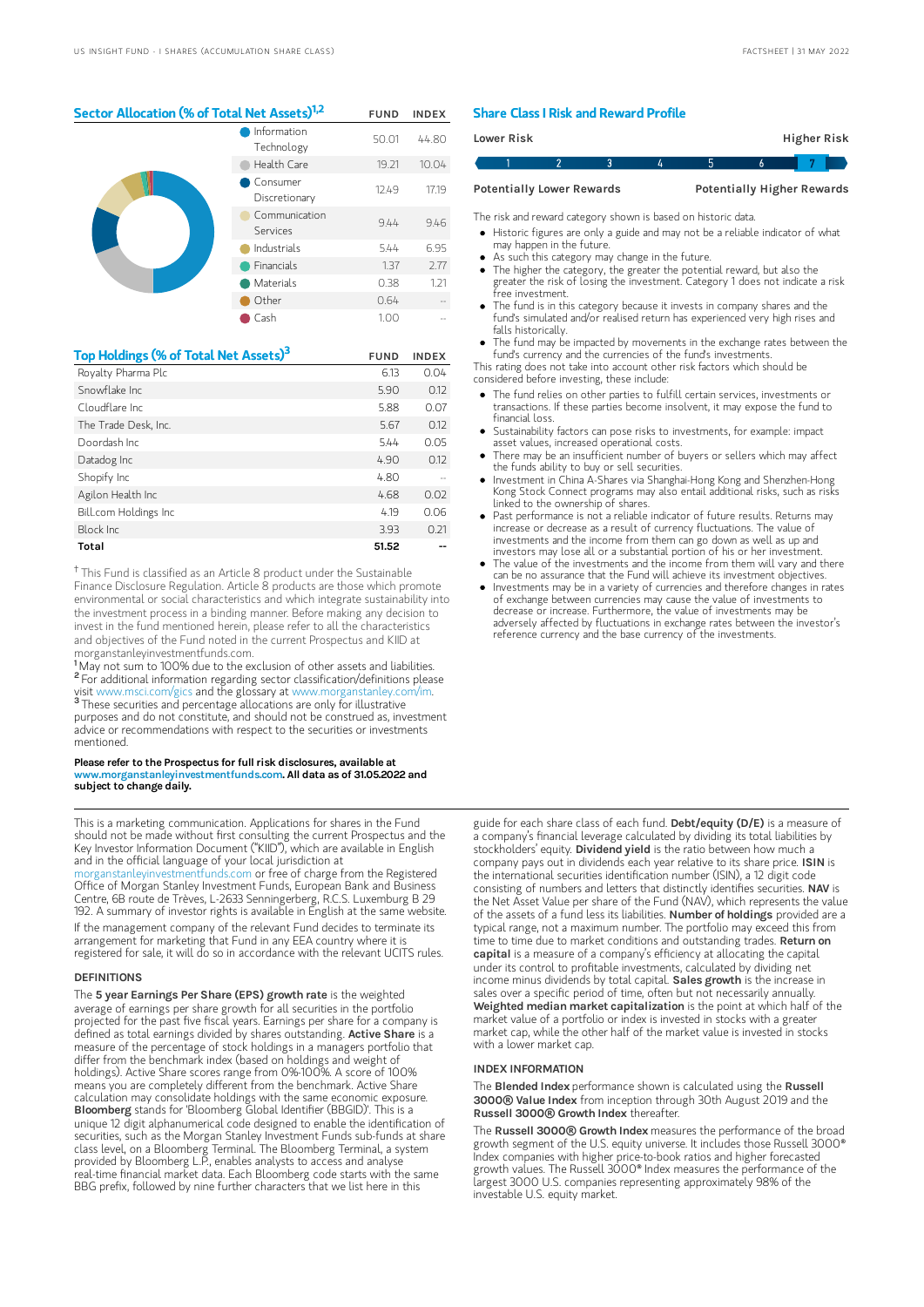#### DISTRIBUTION

This communication is only intended for and will only be distributed to persons resident in jurisdictions where such distribution or availability would not be contrary to local laws or regulations. In particular, the Shares are not for distribution to US persons.

Ireland: MSIM Fund Management (Ireland) Limited. Registered Office: The Observatory, 7-11 Sir John Rogerson's Quay, Dublin 2, D02 VC42, Ireland. Registered in Ireland as a private company limited by shares under company number 616661. MSIM Fund Management (Ireland) Limited is regulated by the Central Bank of Ireland. United Kingdom: Morgan Stanley Investment Management Limited is authorised and regulated by the Financial Conduct Authority. Registered in England. Registered No. 1981121. Registered Office: 25 Cabot Square, Canary Wharf, London E14 4QA, authorised and regulated by the Financial Conduct Authority. Dubai: Morgan Stanley Investment Management Limited (Representative Office, Unit Precinct 3-7th Floor-Unit 701 and 702, Level 7, Gate Precinct Building 3, Dubai International Financial Centre, Dubai, 506501, United Arab Emirates. Telephone: +97 (0)14 709<br>7158). I**taly:** MSIM Fund Management (Ireland)Limited, Milan Branch (Sede Secondaria di Milano) is a branch of MSIM Fund Management (Ireland) Limited, a company registered in Ireland, regulated by the Central Bank of Ireland and whose registered office is at The Observatory, 7-11 Sir John Rogerson's Quay, Dublin 2, D02 VC42, Ireland. MSIM Fund Management (Ireland) Limited Milan Branch (Sede Secondaria di Milano) with seat in Palazzo Serbelloni Corso Venezia, 16 20121 Milano, Italy, is registered in Italy with company number and VAT number 11488280964. The Netherlands: MSIM Fund Management (Ireland) Limited, Rembrandt Tower, 11th Floor Amstelplein 1 1096HA, Netherlands. Telephone: 31 2-0462-1300. Morgan Stanley Investment Management is a branch office of MSIM Fund Management (Ireland) Limited. MSIM Fund Management (Ireland) Limited is regulated by the Central Bank of Ireland. France: MSIM Fund Management (Ireland) Limited, Paris Branch is a branch of MSIM Fund Management (Ireland) Limited, a company registered in Ireland, regulated by the Central Bank of Ireland and whose registered office is at The Observatory, 7-11 Sir John Rogerson's Quay, Dublin 2, D02 VC42, Ireland. MSIM Fund Management (Ireland) Limited Paris Branch with seat at 61 rue de Monceau 75008 Paris, France, is registered in France with company number 890 071 863 RCS. Spain: MSIM Fund Management (Ireland) Limited, Sucursal en España is a branch of MSIM Fund Management (Ireland) Limited, a company registered in Ireland, regulated by the Central Bank of Ireland and whose registered office is at The Observatory, 7-11 Sir John Rogerson's Quay, Dublin 2, D02 VC42, Ireland. MSIM Fund Management (Ireland) Limited, Sucursal en España with seat in Calle Serrano 55, 28006, Madrid, Spain, is registered in Spain with tax identification number W0058820B. Switzerland: Morgan Stanley & Co. International plc, London, Zurich Branch Authorised and regulated by the Eidgenössische Finanzmarktaufsicht ("FINMA"). Registered with the Register of Commerce Zurich CHE-115.415.770. Registered Office: Beethovenstrasse 33, 8002 Zurich, Switzerland, Telephone +41 (0) 44 588 1000. Facsimile Fax: +41(0) 44 588 1074.

Australia: This publication is disseminated in Australia by Morgan Stanley Investment Management (Australia) Pty Limited ACN: 122040037, AFSL No. 314182, which accepts responsibility for its contents. This publication, and any access to it, is intended only for "wholesale clients" within the meaning of the Australian Corporations Act. Hong Kong: This document has been issued by Morgan Stanley Asia Limited for use in Hong Kong and shall only be made available to "professional investors" as defined under the Securities and Futures Ordinance of Hong Kong (Cap 571). The contents of this document have not been reviewed nor approved by any regulatory authority including the Securities and Futures Commission in Hong Kong. Accordingly, save where an exemption is available under the relevant law, this document shall not be issued, circulated, distributed, directed at, or made available to, the public in Hong Kong. Singapore: This publication should not be considered to be the subject of an invitation for subscription or purchase, whether directly or indirectly, to the public or any member of the public in Singapore other than (i) to an institutional investor under section 304 of the Securities and Futures Act, Chapter 289 of Singapore ("SFA"), (ii) to a "relevant person" (which includes an accredited investor) pursuant to section 305 of the SFA, and such distribution is in accordance with the conditions specified in section 305 of the SFA; or (iii) otherwise pursuant to, and in accordance with the conditions of, any other applicable provision of the SFA. In particular, for investment funds that are not authorized or recognized by the MAS, units in such funds are not allowed to be offered to the retail public; any written material issued to persons as aforementioned in connection with an offer is not a prospectus as defined in the SFA and, accordingly, statutory liability under the SFA in relation to the content of prospectuses does not apply, and investors should consider carefully whether the investment is suitable for them. This publication has not been reviewed by the Monetary Authority of Singapore.

Chile: Neither the Fund nor the interests in the Fund are registered in the Registry of Offshore Securities (el Registro de Valores Extranjeros) or subject to the supervision of the Commission for the Financial Market (la

Comisión para el Mercado Financiero). This document and other offering materials relating to the offer of the interests in the Fund do not constitute a public offer of, or an invitation to subscribe for or purchase, the Fund interests in the Republic of Chile, other than to individually identified purchasers pursuant to a private offering within the meaning of Article 4 of the Chilean Securities Act (la Ley del Mercado de Valores) (an offer that is not "addressed to the public at large or to a certain sector or specific group of the public").

Peru: The interests in the Fund have not been and will not be registered in Peru under Decreto Legislativo 862: Ley de Fondos de Inversión y sus Sociedades Administradoras or under Decreto Legislativo 861: Ley del Mercado de Valores (the "Securities Market Law"), and are being offered to institutional investors only (as defined in article 8 of the Securities Market Law) pursuant to a private placement, according to article 5 of the Securities Market Law. The interests in the Fund have not been registered in the securities market public registry (Registro Público del Mercado de Valores) maintained by, and the offering of the Fund interests in Peru is not subject to the supervision of, the Superintendencia del Mercado de Valores. Any transfers of the Fund interests shall be subject to the limitations contained in the Securities Market Law and the regulations issued thereunder.

#### IMPORTANT INFORMATION

EMEA: This marketing communication has been issued by MSIM Fund Management (Ireland) Limited. MSIM Fund Management (Ireland) Limited is regulated by the Central Bank of Ireland. MSIM Fund Management (Ireland) Limited is incorporated in Ireland as a private company limited by shares with company registration number 616661 and has its registered address at The Observatory, 7-11 Sir John Rogerson's Quay, Dublin 2, D02 VC42, Ireland.

This document contains information relating to the sub-fund ("Fund") of Morgan Stanley Investment Funds, a Luxembourg domiciled Société d'Investissement à Capital Variable. Morgan Stanley Investment Funds (the "Company") is registered in the Grand Duchy of Luxembourg as an undertaking for collective investment pursuant to Part 1 of the Law of 17th December 2010, as amended. The Company is an Undertaking for Collective Investment in Transferable Securities ("UCITS").

Applications for shares in the Fund should not be made without first consulting the current Prospectus, Key Investor Information Document ("KIID"), Annual Report and Semi-Annual Report ("Offering Documents"), or other documents available in your local jurisdiction which is available free of charge from the Registered Office: European Bank and Business Centre, 6B route de Trèves, L-2633 Senningerberg, R.C.S. Luxemburg B 29 192. In addition, all Italian investors should refer to the 'Extended Application Form', and all Hong Kong investors should refer to the 'Additional Information for Hong Kong Investors' section, outlined within the Prospectus. Copies of the Prospectus, KIID, the Articles of Incorporation and the annual and semiannual reports, in German, and further information can be obtained free of charge from the representative in Switzerland. The representative in Switzerland is Carnegie Fund Services S.A., 11, rue du Général-Dufour, 1204 Geneva. The paying agent in Switzerland is Banque Cantonale de Genève, 17, quai de l'Ile, 1204 Geneva. The document has been prepared solely for informational purposes and does not constitute an offer or a recommendation to buy or sell any particular security or to adopt any specific investment strategy.

Any index referred to herein is the intellectual property (including registered trademarks) of the applicable licensor. Any product based on an index is in no way sponsored, endorsed, sold or promoted by the applicable licensor and it shall not have any liability with respect thereto. The Fund is actively managed, and the management of the fund is not constrained by or compared to the composition of the Benchmark.

All investments involve risks, including the possible loss of principal. The material contained herein has not been based on a consideration of any individual client circumstances and is not investment advice, nor should it be construed in any way as tax, accounting, legal or regulatory advice. To that end, investors should seek independent legal and financial advice, including advice as to tax consequences, before making any investment decision.

The use of leverage increases risks, such that a relatively small movement in the value of an investment may result in a disproportionately large movement, unfavourable as well as favourable, in the value of that investment and, in turn, the value of the Fund.

Investment in the Fund concerns the acquisition of units or shares in a fund, and not in a given underlying asset such as building or shares of a company, as these are only the underlying assets owned.

The information contained in this communication is not a research recommendation or 'investment research' and is classified as a 'Marketing Communication' in accordance with the applicable European or Swiss regulation. This means that this marketing communication (a) has not been prepared in accordance with legal requirements designed to promote the independence of investment